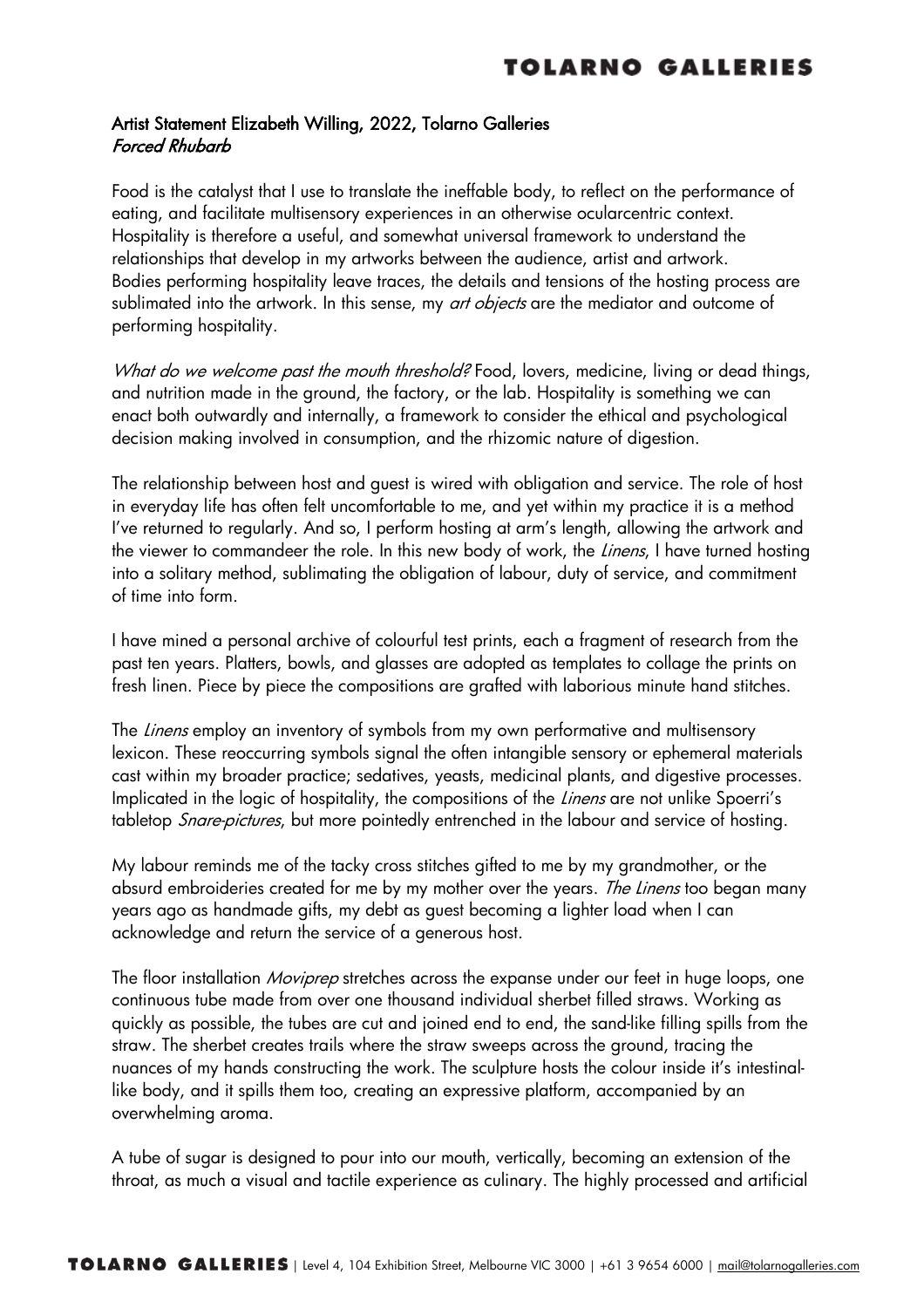product can barely be called food, it is instead a play-thing, created for entertainment, with a nod to nutrition, a bit like fine dining.

\_\_\_\_\_\_\_\_\_\_\_\_\_\_\_\_\_\_\_\_\_\_\_\_\_\_\_\_\_\_\_\_\_\_\_\_\_\_\_\_\_\_\_\_\_\_\_\_\_\_\_\_\_\_\_\_\_\_\_\_\_\_\_\_\_\_\_\_\_

I am fairly confident there is a potato farm in Tasmania that paints dirt on their kipfler potatoes. The reason I think this is that the indentations around the eye of the potatoes, and the depressions in their uneven skin, are so so clean. The outside is covered in an even layer of red dirt, like slip. And I know this from relentless exposure to their kipfler potatoes, that there are sometimes brush marks left in the dirt, as if a bristle has wiped the mud-turned-dirt onto the skin.

It is settled then, dirt is cleaned off like pollution, and new wholesome dirt is applied. The original traces of agriculture are no longer correct, the potato painting machine can do better. When we take these home, we wash off dirt, for the second time.

\*

Eating chips from a packet is loud, on purpose. Food manufactures have done their research, the noise a packet creates makes the chips seem fresher, crisper. Flavour comes from the fine dust coating the chips; is it even coloured? And yet this industrial dust reveals its offensive colour when it has built up on your chip grabbing fingers. The gentlest of colours becomes bold. A fine mist now a heavy fog shows itself to be the colour of clay. Dough-like, we get a glimpse back to the industrial drum of flavouring which is fired onto freshly fried potato chips. Meanwhile, your body is saturated in and on.

\*

There exist magical food items which are designed, whether accidentally or not, to fit and match with our body. The desirable objects are coupled for a moment outside before being sucked inside. No longer a fleeting and inconvenient passage between table and mouth, these food items are accessories, designed by machines to be worn before eating. From the high-end molecular kitchen such as Adria's Virgin olive oil caramel ring, Hestons Sounds of the sea or Achatz's Apple flavoured helium balloon, to the low end; the push pop, Cheezle, or candy necklace.

As a species we have made such radical transformations of agricultural products, that their traces are not just felt inside our bodies as nourishment, but also on our bodies, as accessories and external sensory experiences.

\*

"late blight is again 'the world's worst agricultural disease' and has made the potato the world's most chemically dependent crop" <sup>1</sup>

Someone once described the potato to me as a sponge, effectively soaking up matter from its soil bed. Human bodies too are pretty porous, the gut intentionally expands its surface area with villi to absorb as much as possible from our food. Much of the matter we ingest will pass through us and become mulch back on the land, though some will be indigestible, stuck in our